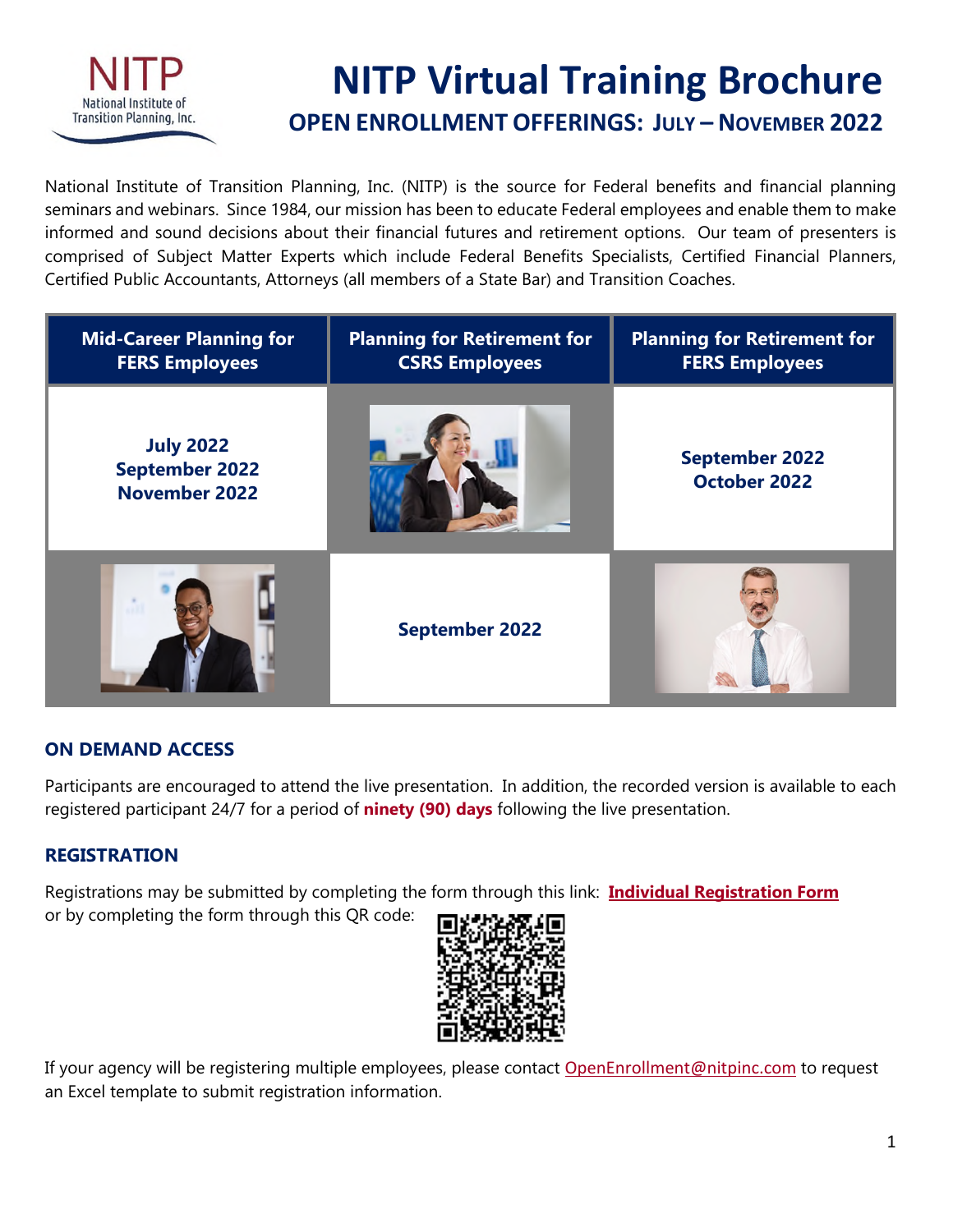# **MID-CAREER PLANNING FOR FERS EMPLOYEES 4 Part Webinar Series**

The "Mid-Career Planning for FERS Employees" is designed for the FERS employee with 5-20 years of Federal service and will provide participants a comprehensive look at their Federal benefits and an understanding of financial planning concerns and options.



**July 2022 September 2022 November 2022** 

| <b>MID-CAREER PLANNING FOR FERS EMPLOYEES - JULY 2022</b>                                                                                                                                                                       | <b>Live Webinar</b>              |
|---------------------------------------------------------------------------------------------------------------------------------------------------------------------------------------------------------------------------------|----------------------------------|
| <b>COURSE CODE: JUL2022MCP</b>                                                                                                                                                                                                  | <b>Presentation</b>              |
| FERS Federal Benefits - Creditable service, deposits/redeposits, eligibility to retire, the FERS annuity,<br>FERS annuity supplement, MRA +10 age-reduced retirement, leaving Federal service and/or death<br>before retirement | July 18, 2022<br>1:00-3:00 PM ET |
| Social Security and Insurance Benefits - Social Security eligibility/ calculation/claiming strategies,                                                                                                                          | July 19, 2022                    |
| FEHB, FEDVIP, FSAs, LTC, FEGLI                                                                                                                                                                                                  | $1:00 - 3:00$ PM ET              |
| Financial Planning – Establishing financial goals, managing debt – credit cards and equity lines of                                                                                                                             | July 25, 2022                    |
| credit, funding college, IRAs - traditional and Roth                                                                                                                                                                            | 1:00-3:00 PM ET                  |
| TSP for FERS Employees – Overview of the funds including the L-Fund, borrowing from the TSP,                                                                                                                                    | July 26, 2022                    |
| determining allocation between the funds, Roth TSP                                                                                                                                                                              | 1:00-3:00 PM ET                  |
|                                                                                                                                                                                                                                 |                                  |

**REGISTRATION FEE: \$110.00 Per Person REGISTRATION DEADLINE: June 11, 2022** 

| <b>MID-CAREER PLANNING FOR FERS EMPLOYEES - SEPTEMBER 2022</b>                                                                                                                                                                  | <b>Live Webinar</b>                   |
|---------------------------------------------------------------------------------------------------------------------------------------------------------------------------------------------------------------------------------|---------------------------------------|
| <b>COURSE CODE: SEP2022MCP</b>                                                                                                                                                                                                  | <b>Presentation</b>                   |
| FERS Federal Benefits - Creditable service, deposits/redeposits, eligibility to retire, the FERS<br>annuity, FERS annuity supplement, MRA +10 age-reduced retirement, leaving Federal service<br>and/or death before retirement | September 27, 2022<br>1:00-3:00 PM ET |
| Social Security and Insurance Benefits - Social Security eligibility/ calculation/claiming strategies,                                                                                                                          | September 28, 2022                    |
| FEHB, FEDVIP, FSAs, LTC, FEGLI                                                                                                                                                                                                  | $1:00 - 3:00$ PM ET                   |
| Financial Planning - Establishing financial goals, managing debt - credit cards and equity lines of                                                                                                                             | September 29, 2022                    |
| credit, funding college, IRAs - traditional and Roth                                                                                                                                                                            | 1:00-3:00 PM ET                       |
| TSP for FERS Employees – Overview of the funds including the L-Fund, borrowing from the TSP,                                                                                                                                    | September 30, 2022                    |
| determining allocation between the funds, Roth TSP                                                                                                                                                                              | 1:00-3:00 PM ET                       |
| <b>REGISTRATION FEE: \$110.00 Per Person</b><br><b>REGISTRATION DEADLINE: September 20, 2022</b>                                                                                                                                |                                       |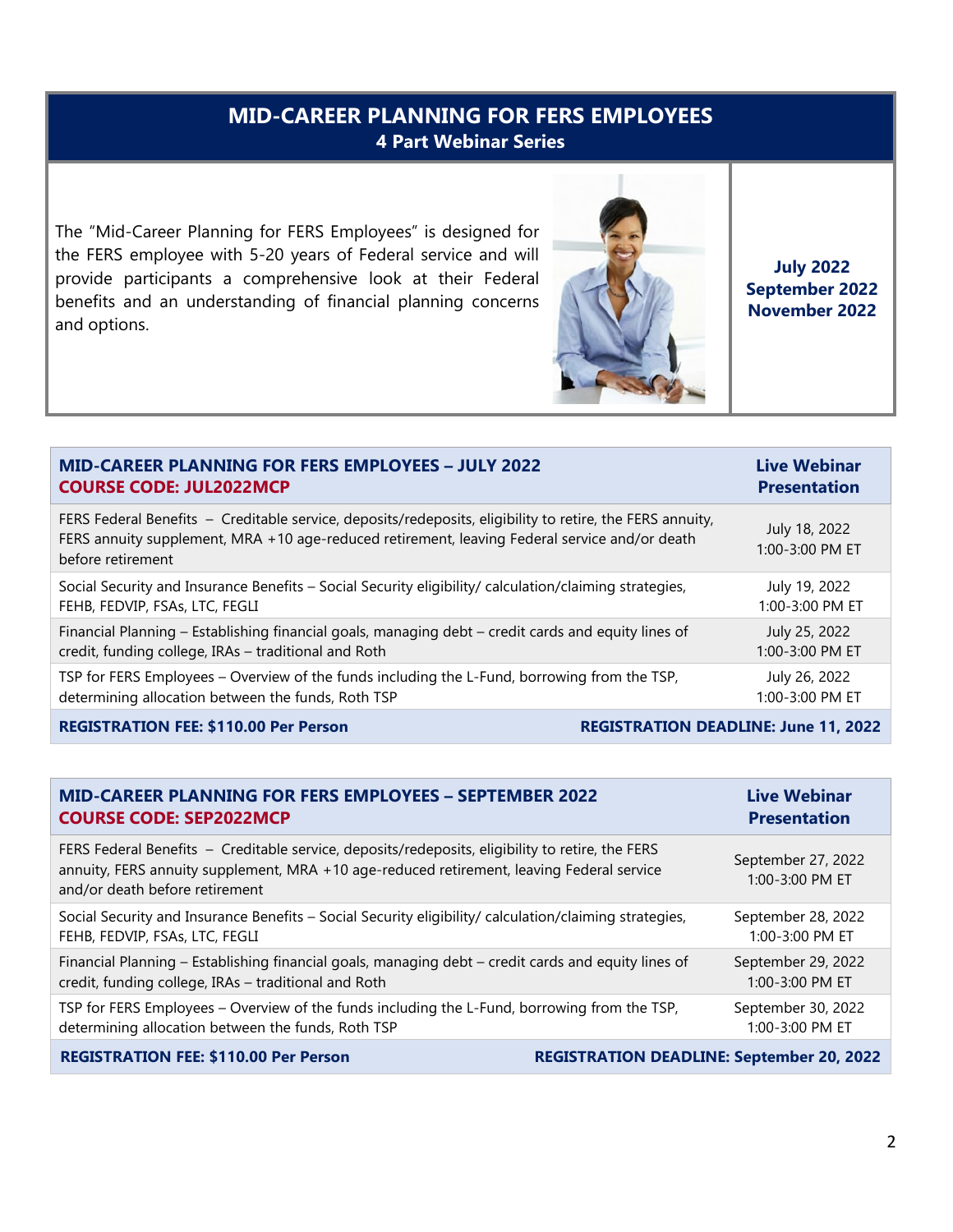| <b>MID-CAREER PLANNING FOR FERS EMPLOYEES - NOVEMBER 2022</b>                                                                                                                                                                   | <b>Live Webinar</b>                 |
|---------------------------------------------------------------------------------------------------------------------------------------------------------------------------------------------------------------------------------|-------------------------------------|
| <b>COURSE CODE: NOV2022MCP</b>                                                                                                                                                                                                  | <b>Presentation</b>                 |
| FERS Federal Benefits - Creditable service, deposits/redeposits, eligibility to retire, the FERS<br>annuity, FERS annuity supplement, MRA +10 age-reduced retirement, leaving Federal service<br>and/or death before retirement | November 7, 2022<br>1:00-3:00 PM ET |
| Social Security and Insurance Benefits - Social Security eligibility/ calculation/claiming strategies,                                                                                                                          | November 8, 2022                    |
| FEHB, FEDVIP, FSAs, LTC, FEGLI                                                                                                                                                                                                  | 1:00-3:00 PM ET                     |
| Financial Planning - Establishing financial goals, managing debt - credit cards and equity lines of                                                                                                                             | November 9, 2022                    |
| credit, funding college, IRAs - traditional and Roth                                                                                                                                                                            | 1:00-3:00 PM ET                     |
| TSP for FERS Employees - Overview of the funds including the L-Fund, borrowing from the TSP,                                                                                                                                    | November 10, 2022                   |
| determining allocation between the funds, Roth TSP                                                                                                                                                                              | 1:00-3:00 PM ET                     |
|                                                                                                                                                                                                                                 |                                     |

REGISTRATION FEE: \$110.00 Per Person REGISTRATION DEADLINE: October 31, 2022

# **PLANNING FOR RETIREMENT FOR CSRS EMPLOYEES 9 Part Webinar Series**

The "Planning for Retirement for CSRS Employees" course provides the CSRS employee a thorough look at their Federal retirement benefits, an understanding of financial planning strategies, estate planning concerns and transition to retirement. The training is in webinar format and is comprised of nine (9) sessions, each with ninety (90) minutes of content coverage and up to thirty (30) minutes for Q&A throughout the session. **September 2022**

| <b>PLANNING FOR RETIREMENT FOR CSRS EMPLOYEES - SEPTEMBER 2022</b>                                     | Live Webinar                                  |
|--------------------------------------------------------------------------------------------------------|-----------------------------------------------|
| <b>COURSE CODE: SEP2022CSRS</b>                                                                        | Presentation                                  |
| CSRS Federal Retirement Benefits - CSRS and CSRS Offset, eligibility, creditable service, service      | September 7, 2022                             |
| deposits, basic retirement benefit computation                                                         | 1:00-3:00 PM ET                               |
| CSRS Federal Retirement Benefits - CSRS and CSRS Offset, disability retirement, retiree COLAs,         | September 8, 2022                             |
| choosing a date to retire, survivor benefit considerations, Voluntary Contributions Plan               | 1:00-3:00 PM ET                               |
| Social Security & Medicare - Qualifying for a benefit, when to apply, widow(er) & family benefits,     | September 9, 2022                             |
| Medicare $-$ A & B and how it works with FEHB                                                          | 1:00-3:00 PM ET                               |
| Federal Insurances - Now and in retirement - FEHB, FEGLI, FSAs, FEDVIP, LTC                            | September 12, 2022<br>$1:00 - 3:00$ PM ET     |
| Financial Planning - Get Organized - Goals, Balance Sheet & Cash Flow, Budgeting, Debt Management      | September 13, 2022<br>1:00-3:00 PM ET         |
| Financial Planning - TSP Contributions, Fund Choices and Allocation, TSP at Retirement, IRAs - Roth v. | September 16, 2022                            |
| Traditional, Roth Conversion, Transfer v. Rollover                                                     | 1:00-3:00 PM ET                               |
| Financial Planning - Have a Plan - Cash Flow, Housing Choices, Insurance Needs                         | September 19, 2022<br>1:00-3:00 PM ET         |
| Estate Planning - Lifetime documents, Powers of Attorney, health care directives, testamentary         | September 20, 2022                            |
| planning, transfer of assets, beneficiary designations                                                 | $1:00 - 3:00$ PM ET                           |
| Transition to Retirement - Retirement phases, time allocation, retirement expectations, relationships, | September 21, 2022                            |
| single life, work/volunteer/leisure activities                                                         | $1:00 - 3:00$ PM ET                           |
| <b>REGISTRATION FEE: \$175.00 Per Person</b>                                                           | <b>REGISTRATION DEADLINE: August 31, 2022</b> |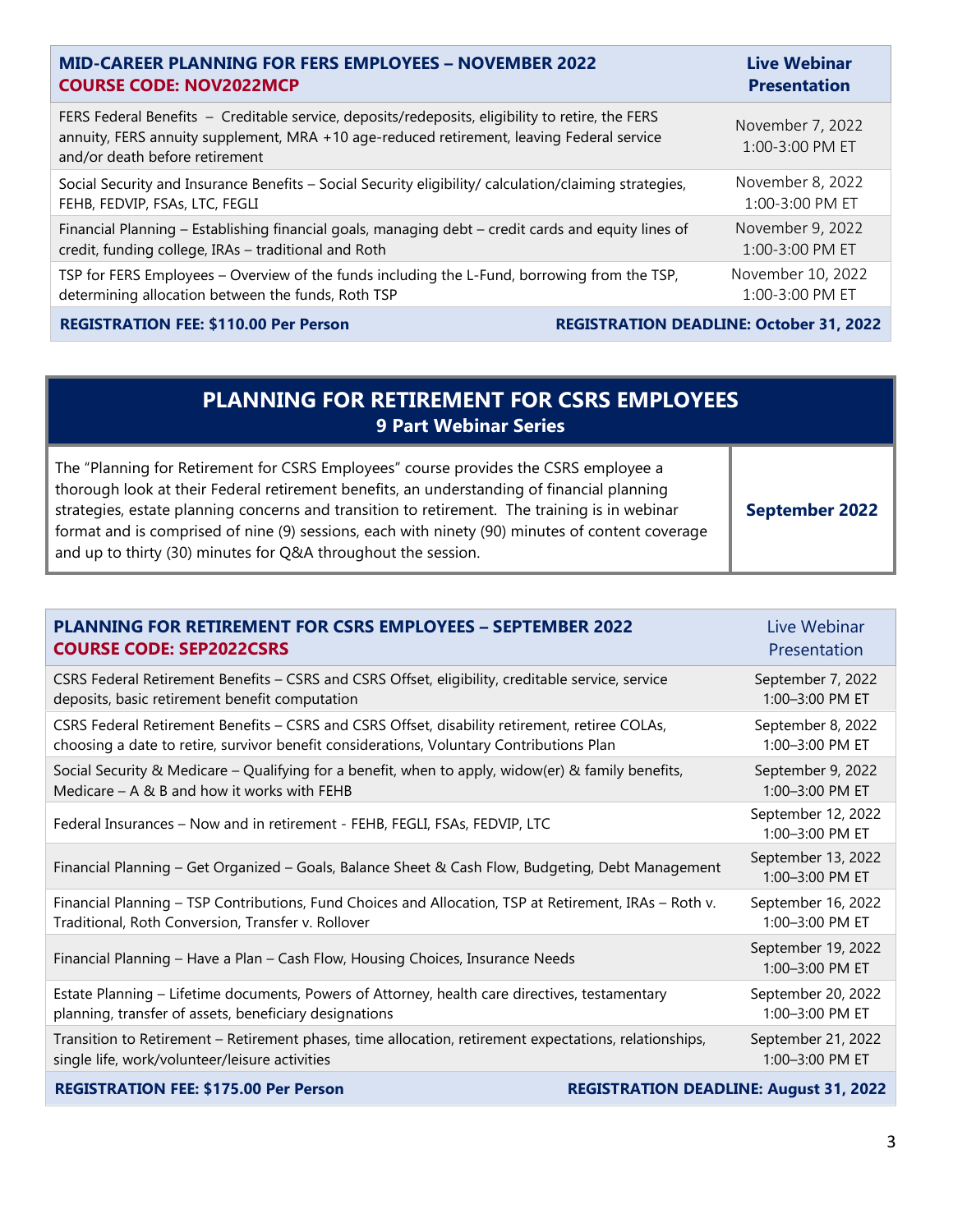# **PLANNING FOR RETIREMENT FOR FERS EMPLOYEES 9 Part Webinar Series**

The "Planning for Retirement for FERS Employees" course is designed for the FERS employee with 10 years or fewer until retirement eligibility. It will provide participants a comprehensive look at their Federal retirement benefits, an understanding of financial planning strategies, estate planning concerns and transition to retirement. The training is in webinar format and is comprised of nine (9) two-hour sessions. The time frame allows for ninety (90) minutes of content coverage and up to thirty (30) minutes of Q&A throughout the session.



**September 2022 October 2022**

| <b>PLANNING FOR RETIREMENT FOR FERS EMPLOYEES - SEPTEMBER 2022</b>                                     | Live Webinar                                  |
|--------------------------------------------------------------------------------------------------------|-----------------------------------------------|
| <b>COURSE CODE: SEP2022PFR</b>                                                                         | Presentation                                  |
| FERS and TransFERS, Eligibility, Creditable Service, Service Deposits, Basic retirement benefit        | September 7, 2022                             |
| computation                                                                                            | 1:00-3:00 PM ET                               |
| FERS and TransFERS, Disability retirement, Retiree COLAs, choosing a date to retire, survivor benefit  | September 8, 2022                             |
| considerations, retirement timeline                                                                    | 1:00-3:00 PM ET                               |
| Social Security & Medicare – Qualifying for a benefit, when to apply, widow(er) & family benefits,     | September 9, 2022                             |
| Medicare – A & B and how it works with FEHB                                                            | 1:00-3:00 PM ET                               |
| Federal Insurances - Now and in retirement - FEHB, FEGLI, FSAs, FEDVIP, LTC                            | September 12, 2022<br>1:00-3:00 PM ET         |
| Financial Planning - Get Organized - Goals, Balance Sheet & Cash Flow, Budgeting, Debt Management      | September 13, 2022<br>1:00-3:00 PM ET         |
| Financial Planning - TSP Contributions, Fund Choices and Allocation, TSP at Retirement, IRAs - Roth v. | September 16, 2022                            |
| Traditional, Roth Conversion, Transfer v. Rollover                                                     | 1:00-3:00 PM ET                               |
| Financial Planning - Have a Plan - Cash Flow, Housing Choices, Insurance Needs                         | September 19, 2022<br>1:00-3:00 PM ET         |
| Estate Planning - Lifetime documents, Powers of Attorney, health care directives, testamentary         | September 20, 2022                            |
| planning, transfer of assets, beneficiary designations                                                 | 1:00-3:00 PM ET                               |
| Transition to Retirement - Retirement phases, time allocation, retirement expectations, relationships, | September 21, 2022                            |
| single life, work/volunteer/leisure activities                                                         | $1:00 - 3:00$ PM ET                           |
| <b>REGISTRATION FEE: \$175.00 Per Person</b>                                                           | <b>REGISTRATION DEADLINE: August 31, 2022</b> |